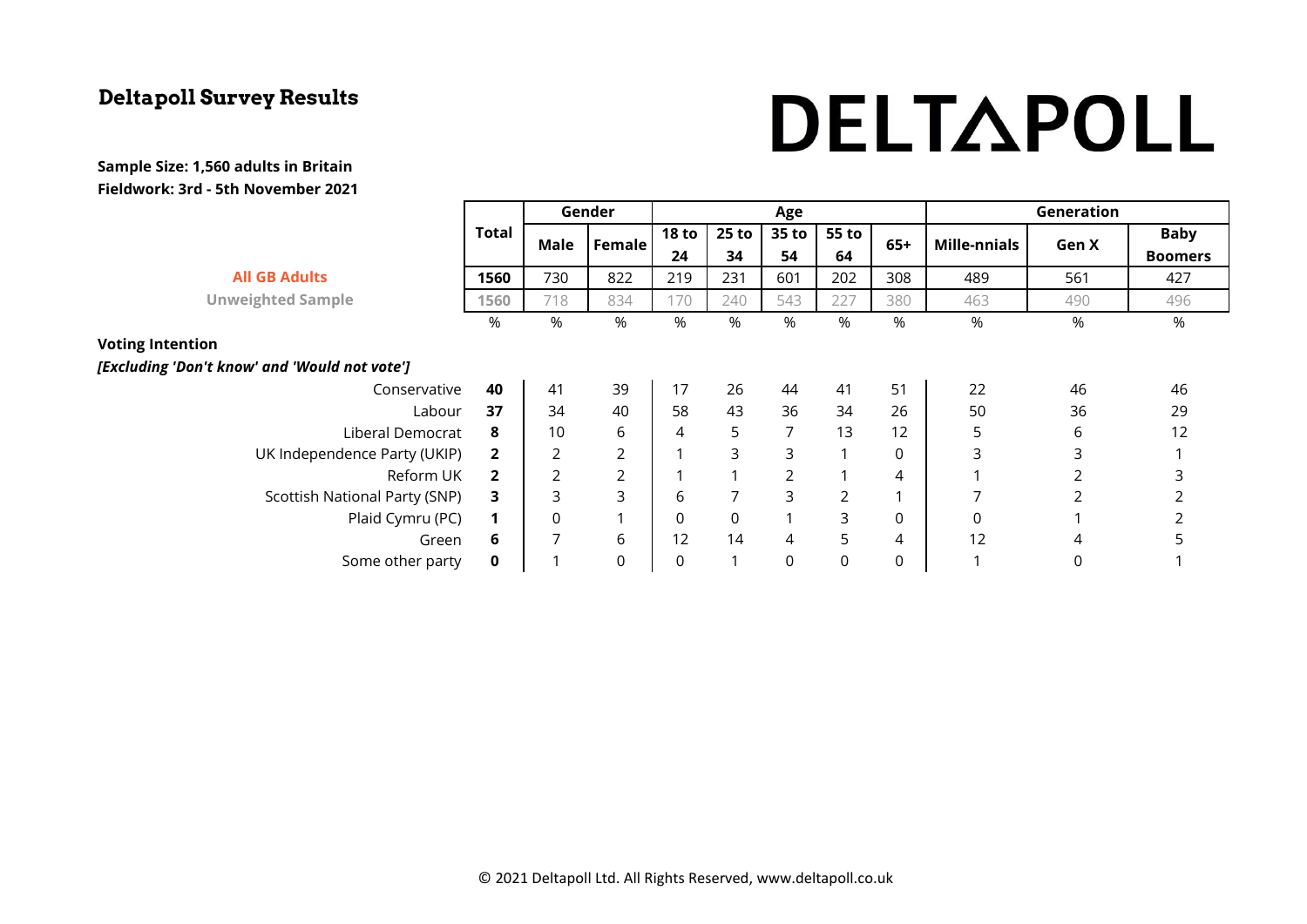|                                               |              | <b>EU Ref Vote</b> |          | GE 19 Vote     |             |             | <b>Brexit Groups</b> |                |             |                |                  |
|-----------------------------------------------|--------------|--------------------|----------|----------------|-------------|-------------|----------------------|----------------|-------------|----------------|------------------|
|                                               | Total        |                    | Remain   | Con            | Lab         | Lib         | Other                | Con            | Con         | Lab            | Lab              |
|                                               |              | Leave              |          |                |             | Dem         |                      | <b>Leavers</b> | Remainers   | <b>Leavers</b> | <b>Remainers</b> |
| <b>All GB Adults</b>                          | 1560         | 593                | 554      | 476            | 352         | 125         | 111                  | 322            | 106         | 101            | 199              |
| <b>Unweighted Sample</b>                      | 1560         | 639                | 618      | 551            | 370         | 87          | 135                  | 386            | 139         | 91             | 244              |
|                                               | $\%$         | %                  | %        | %              | %           | %           | %                    | %              | %           | %              | %                |
| <b>Voting Intention</b>                       |              |                    |          |                |             |             |                      |                |             |                |                  |
| [Excluding 'Don't know' and 'Would not vote'] |              |                    |          |                |             |             |                      |                |             |                |                  |
| Conservative                                  | 40           | 56                 | 26       | 88             |             | 12          | 5                    | 86             | 96          |                | 0                |
| Labour                                        | 37           | 28                 | 44       | 5              | 89          | 24          | 6                    | 5              | 2           | 92             | 90               |
| Liberal Democrat                              | 8            | 4                  | 13       |                | 2           | 57          | 5                    |                |             | 2              |                  |
| UK Independence Party (UKIP)                  | $\mathbf{2}$ | 3                  |          |                | 1           | $\Omega$    | 6                    | 2              | $\Omega$    | 2              | 0                |
| Reform UK                                     | $\mathbf{2}$ | 4                  |          | 2              |             |             | 8                    | 3              |             | 0              |                  |
| Scottish National Party (SNP)                 | 3.           |                    | 6        | 0              | $\mathsf 0$ | $\mathbf 0$ | 33                   | 0              | 0           | 0              |                  |
| Plaid Cymru (PC)                              |              |                    | 0        | 0              | $\mathsf 0$ | 0           | 9                    | 0              | $\mathbf 0$ | $\mathbf 0$    |                  |
| Green                                         | 6            | 3                  | 9        | $\overline{2}$ | 6           | 6           | 28                   | 3              |             |                | h                |
| Some other party                              | 0            | 0                  | $\Omega$ | 0              |             | 0           |                      | 0              |             |                |                  |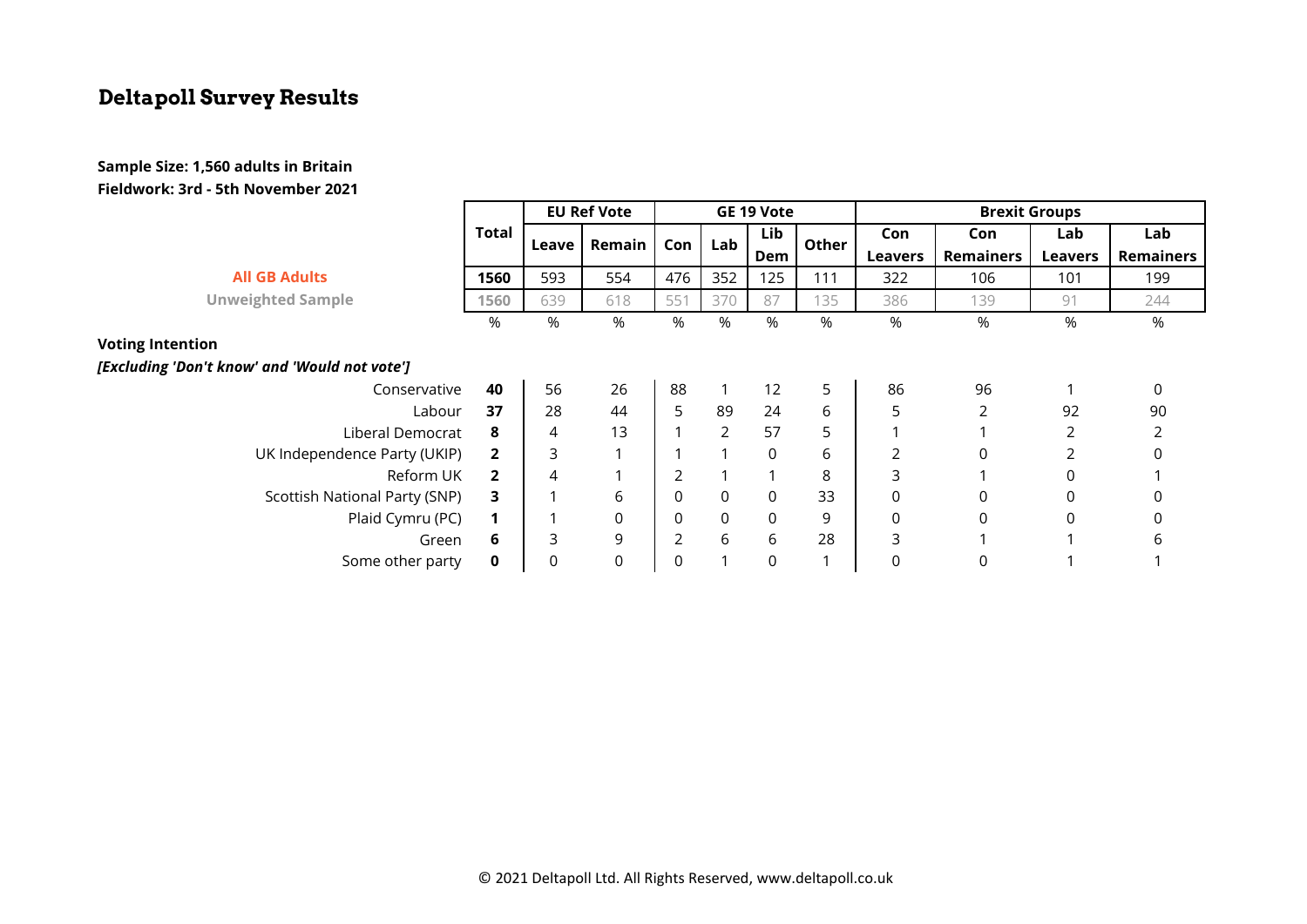|                                               | <b>Total</b>   | <b>Region</b> |                      |                 |       |              |                 |  |  |  |
|-----------------------------------------------|----------------|---------------|----------------------|-----------------|-------|--------------|-----------------|--|--|--|
|                                               |                | London        | <b>Rest of South</b> | <b>Midlands</b> | North | <b>Wales</b> | <b>Scotland</b> |  |  |  |
| <b>All GB Adults</b>                          | 1560           | 226           | 495                  | 257             | 375   | 75           | 131             |  |  |  |
| <b>Unweighted Sample</b>                      | 1560           | 215           | 515                  | 250             | 367   | 79           | 134             |  |  |  |
|                                               | %              | %             | %                    | %               | %     | %            | %               |  |  |  |
| <b>Voting Intention</b>                       |                |               |                      |                 |       |              |                 |  |  |  |
| [Excluding 'Don't know' and 'Would not vote'] |                |               |                      |                 |       |              |                 |  |  |  |
| Conservative                                  | 40             | 31            | 46                   | 40              | 39    | 46           | 27              |  |  |  |
| Labour                                        | 37             | 39            | 33                   | 42              | 45    | 30           | 23              |  |  |  |
| Liberal Democrat                              | 8              | 14            | 8                    | 6               |       | 2            | 11              |  |  |  |
| UK Independence Party (UKIP)                  | $\overline{2}$ | 2             |                      |                 | 4     |              | $\Omega$        |  |  |  |
| Reform UK                                     | $\overline{2}$ |               | 3                    | 4               | 2     |              |                 |  |  |  |
| Scottish National Party (SNP)                 | 3              | 0             | 0                    | 0               | 0     |              | 36              |  |  |  |
| Plaid Cymru (PC)                              | 1              | $\mathbf 0$   | $\mathbf 0$          | 0               | 0     | 16           | 0               |  |  |  |
| Green                                         | 6              | 11            | 8                    |                 | 3     |              | 3               |  |  |  |
| Some other party                              | $\mathbf 0$    |               | $\mathbf 0$          | 0               |       |              | 0               |  |  |  |